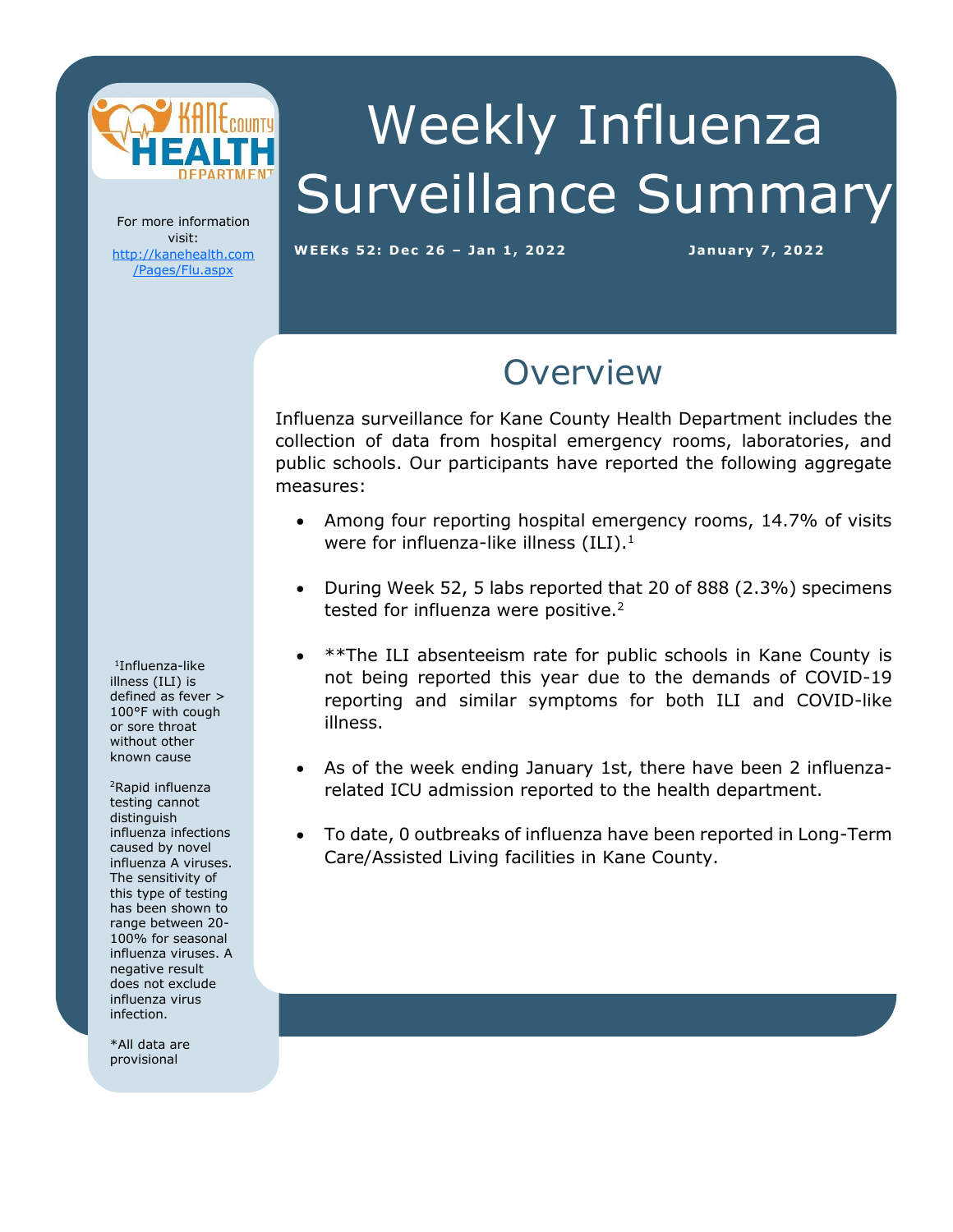## Emergency Room Visits

During Week 52, 14.7% of reported hospital emergency room visits were for influenza-like illness  $(ILI).<sup>1</sup>$ 

Each week, data for the 2021-22 season will be presented with data from the previous flu seasons to show the trend of ER visits for ILI over time.

Visits for influenza-like illness to reporting emergency rooms during Week 47 had the following age distribution:

- 0-4 years: 24.3% of all ILI visits
- 5-24 years: 21.9% of all ILI visits
- 25-64 years: 44.1% of all ILI visits
- 65+ years: 9.7% of all ILI visits

Throughout the season, KCHD will provide updated information on the total number of people visiting the emergency room for ILI, and what age groups make up those visits.

1 Influenza-like illness (ILI) is defined as fever > 100°F with cough or sore throat without other known cause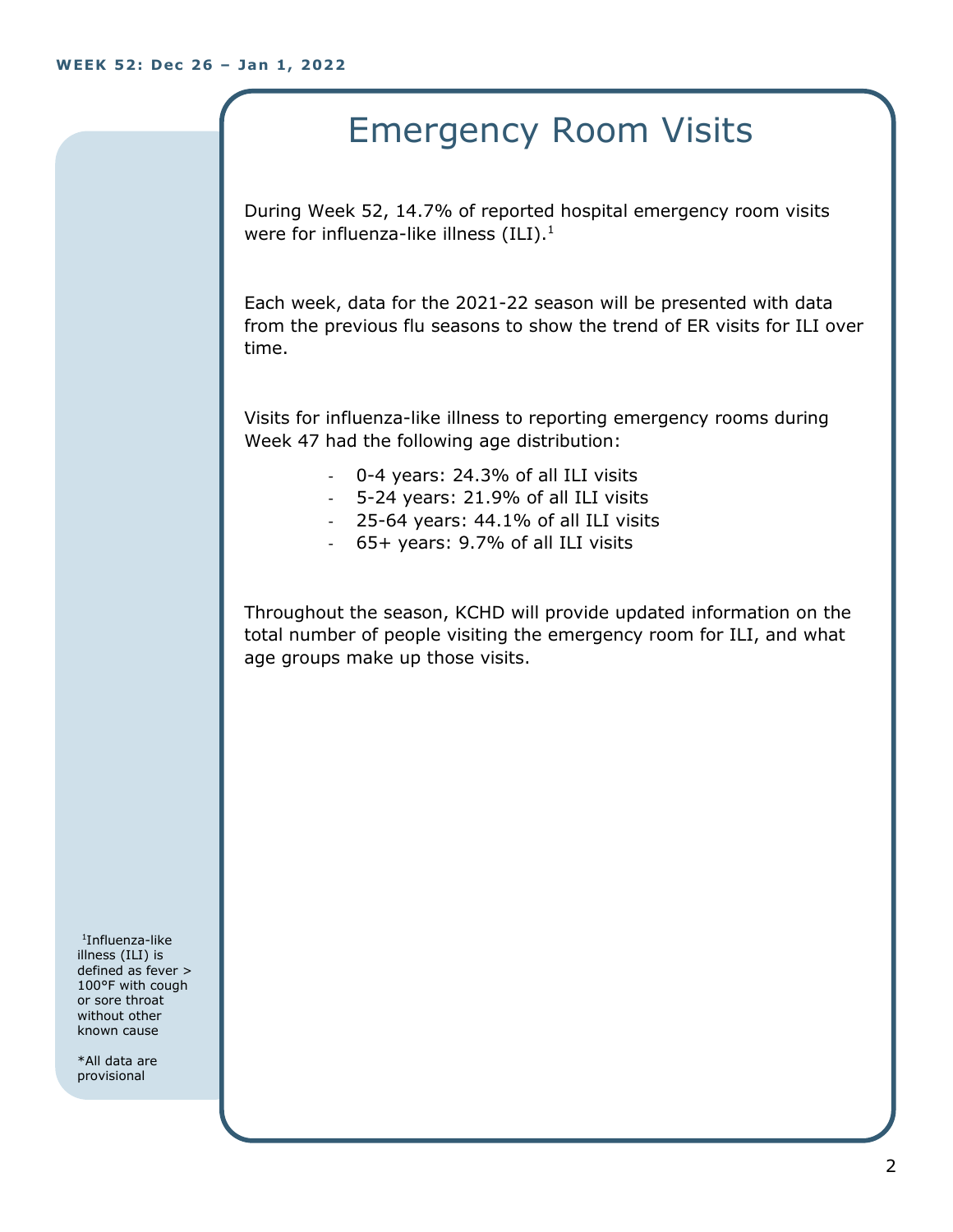

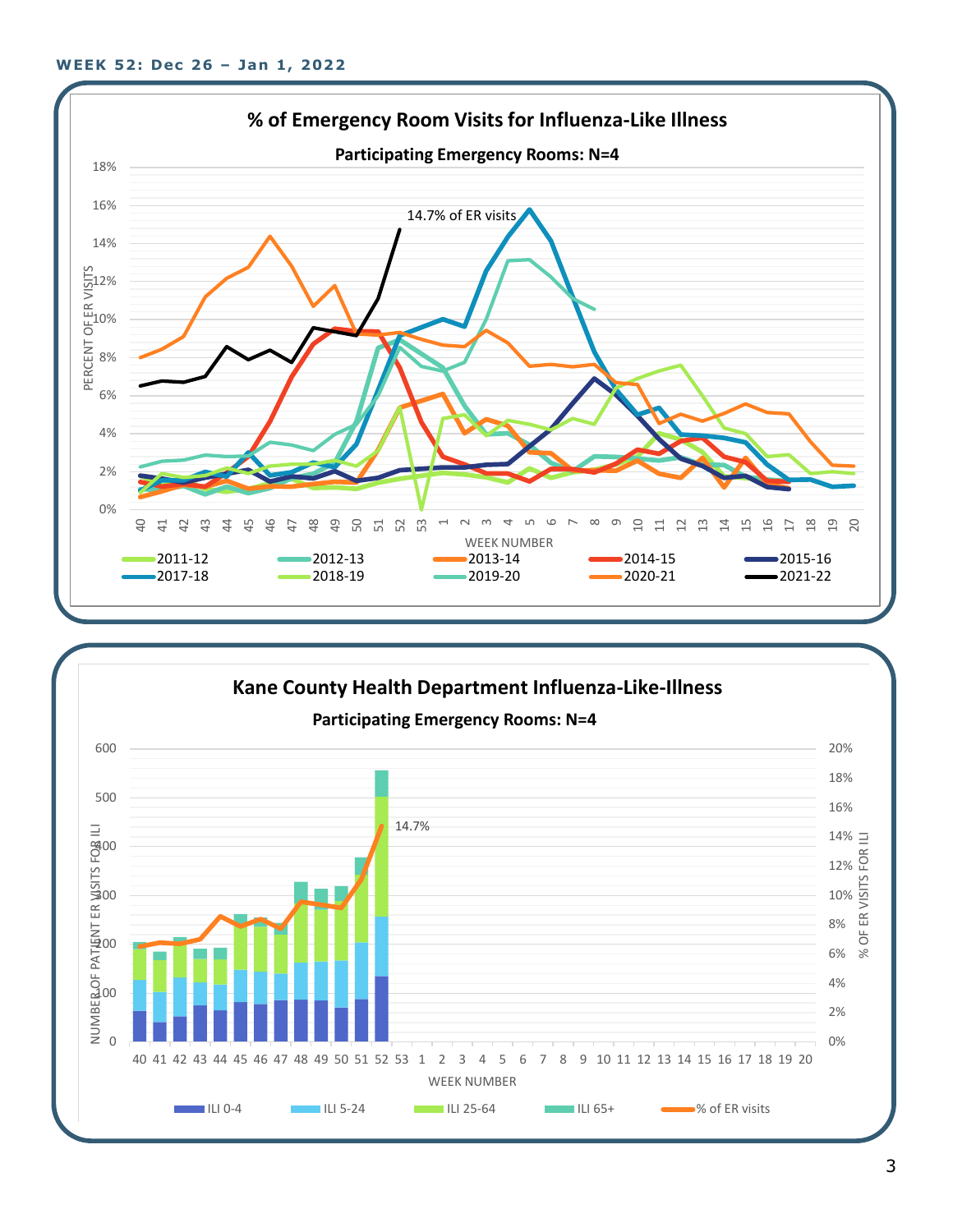# Laboratory Tests

| <b>Kane County Labs (5)</b>       | <b>Week: 49</b> |                | <b>Season Total</b> |                |  |
|-----------------------------------|-----------------|----------------|---------------------|----------------|--|
|                                   | <b>Number</b>   | <b>Percent</b> | <b>Number</b>       | <b>Percent</b> |  |
| <b>Specimens Tested</b>           | 888             |                | 5946                |                |  |
| <b>Specimens Positive</b>         | 20              | 2.3%           | 145                 | 2.5%           |  |
| <b>Positive Specimens by Type</b> |                 |                |                     |                |  |
| Influenza A                       | 19              | 95.0%          | 140                 | 96.5%          |  |
| Influenza B                       |                 | 5.0%           | 5                   | 3.5%           |  |
| Influenza AB                      | O               | $0.0\%$        | 0                   | 0.0%           |  |
| Unknown                           | ŋ               | 0.0%           | O                   | 0.0%           |  |



Rapid influenza testing cannot distinguish influenza infections caused by novel influenza A viruses. The sensitivity of this type of testing has been shown to range between 20- 100% for seasonal influenza viruses. A negative result does not exclude influenza virus infection.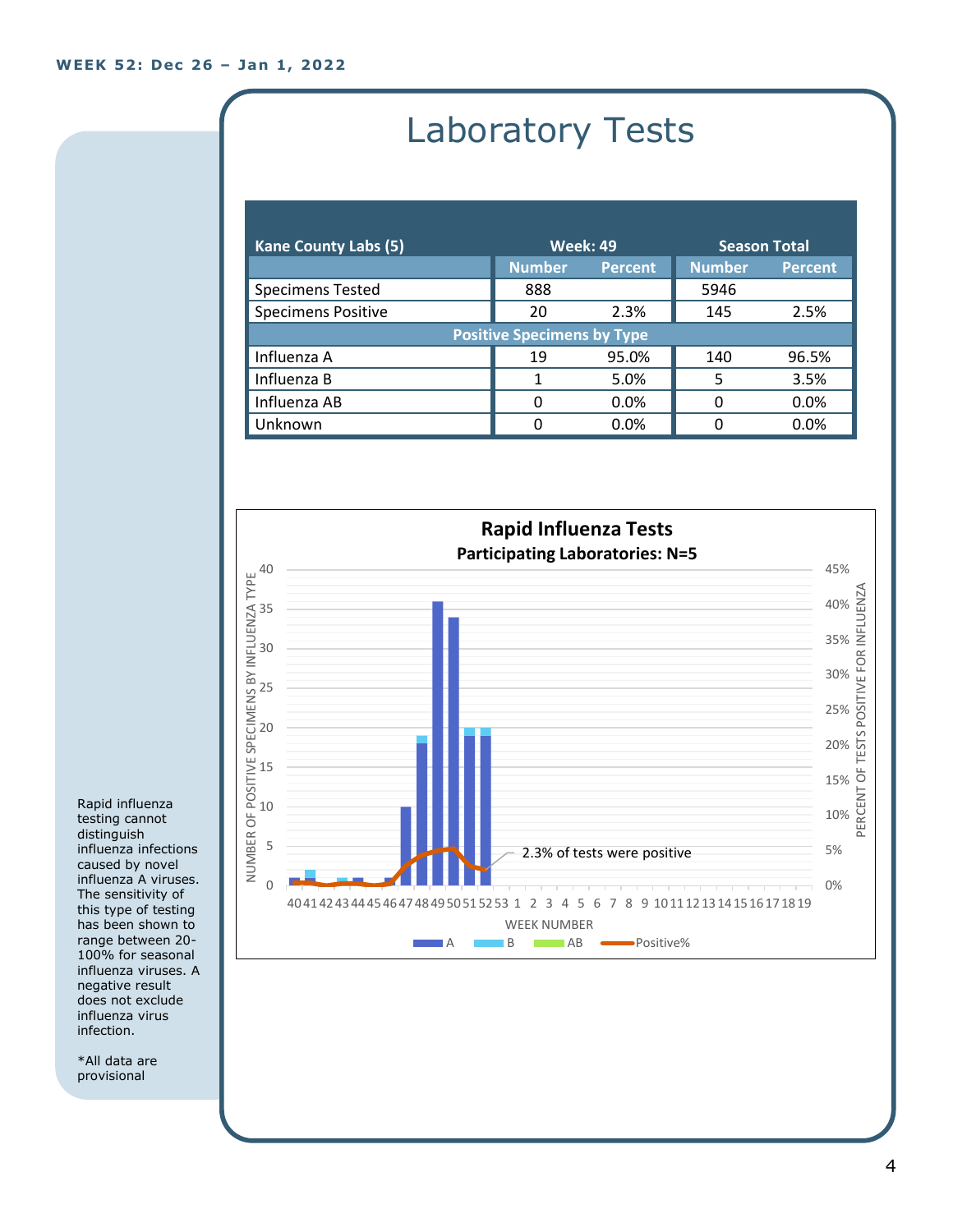#### Student Absenteeism

The ILI absenteeism rate for public schools in Kane County is not being reported this year due to the demands of COVID-19 reporting and similar symptoms for both ILI and COVID-like illness.

Influenza-like illness (ILI) is defined as fever > 100°F with cough or sore throat without other known cause.